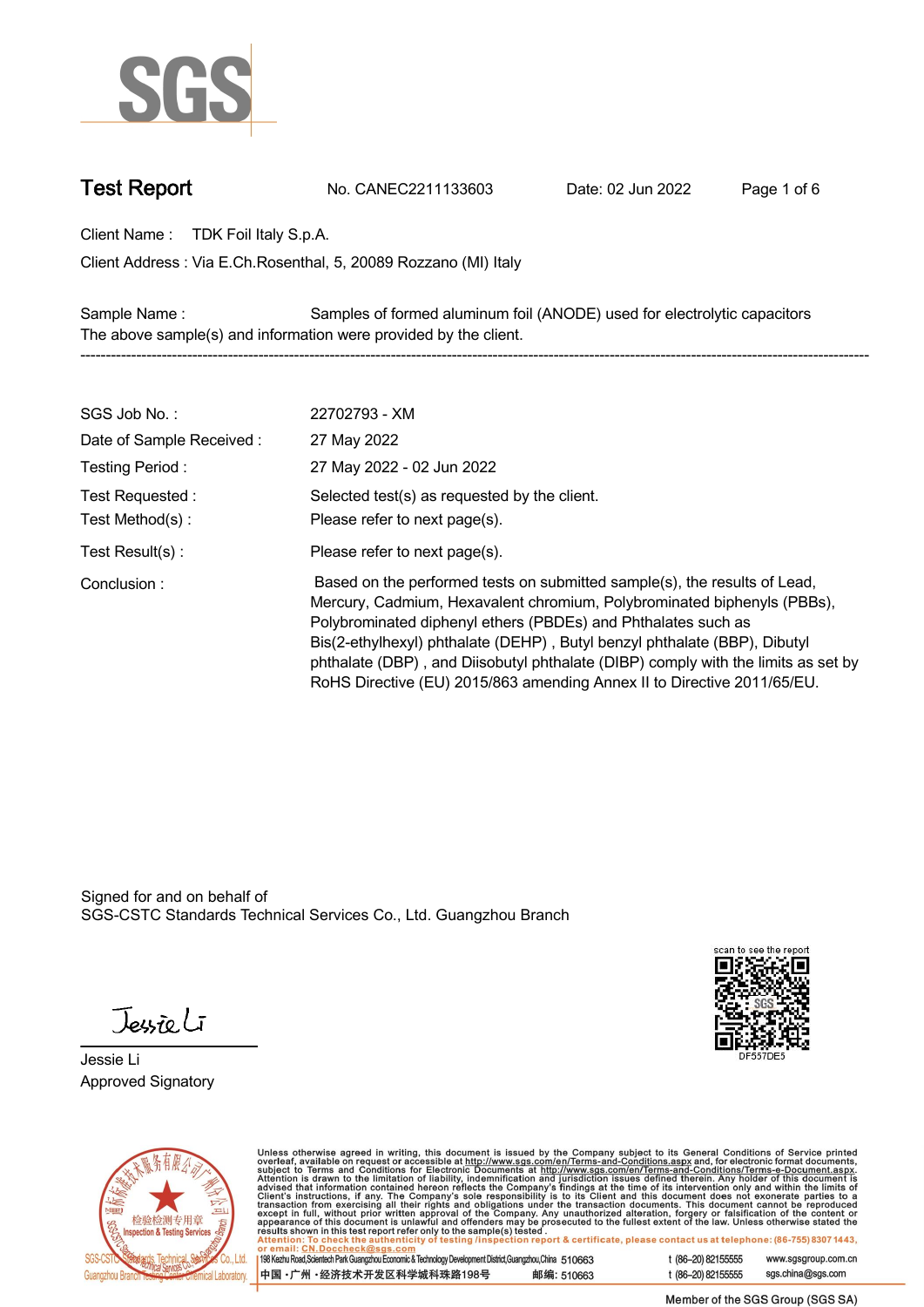

**Test Report. No. CANEC2211133603 . Date: 02 Jun 2022. Page 2 of 6.**

**Test Result(s) :.**

**Test Part Description : .**

| Specimen No.    | SGS Sample ID    | <b>Description</b>     |
|-----------------|------------------|------------------------|
| SN <sub>1</sub> | CAN22-111336.003 | Silver-grey metal foil |

- **Remarks :.(1) 1 mg/kg = 1 ppm = 0.0001% .**
	- **(2) MDL = Method Detection Limit .**
	- **(3) ND = Not Detected ( < MDL ) .**
	- **(4) "-" = Not Regulated .**

## **RoHS Directive (EU) 2015/863 amending Annex II to Directive 2011/65/EU.**

**Test Method :. With reference to IEC 62321-4:2013+A1:2017, IEC 62321-5:2013, IEC 62321-7-1:2015 , IEC 62321-6:2015 and IEC 62321-8:2017, analyzed by ICP-OES , UV-Vis and GC-MS . .**

| Cadmium (Cd)<br>100<br>$\overline{2}$<br><b>ND</b><br>mg/kg<br>$\overline{2}$<br>Lead (Pb)<br><b>ND</b><br>1,000<br>mg/kg<br>1,000<br>$\overline{2}$<br><b>ND</b><br>Mercury (Hg)<br>mg/kg<br><b>ND</b><br>Hexavalent Chromium (Cr(VI))v<br>$\mu$ g/cm <sup>2</sup><br>0.10<br>Sum of PBBs<br>1,000<br>mg/kg<br><b>ND</b><br>$\overline{a}$<br>5<br><b>ND</b><br>Monobromobiphenyl<br>mg/kg<br>Dibromobiphenyl<br>5<br><b>ND</b><br>mg/kg<br>- |  |
|------------------------------------------------------------------------------------------------------------------------------------------------------------------------------------------------------------------------------------------------------------------------------------------------------------------------------------------------------------------------------------------------------------------------------------------------|--|
|                                                                                                                                                                                                                                                                                                                                                                                                                                                |  |
|                                                                                                                                                                                                                                                                                                                                                                                                                                                |  |
|                                                                                                                                                                                                                                                                                                                                                                                                                                                |  |
|                                                                                                                                                                                                                                                                                                                                                                                                                                                |  |
|                                                                                                                                                                                                                                                                                                                                                                                                                                                |  |
|                                                                                                                                                                                                                                                                                                                                                                                                                                                |  |
|                                                                                                                                                                                                                                                                                                                                                                                                                                                |  |
| 5<br>Tribromobiphenyl<br><b>ND</b><br>mg/kg<br>-                                                                                                                                                                                                                                                                                                                                                                                               |  |
| 5<br><b>ND</b><br>Tetrabromobiphenyl<br>mg/kg                                                                                                                                                                                                                                                                                                                                                                                                  |  |
| 5<br>Pentabromobiphenyl<br><b>ND</b><br>mg/kg<br>-                                                                                                                                                                                                                                                                                                                                                                                             |  |
| 5<br><b>ND</b><br>Hexabromobiphenyl<br>mg/kg                                                                                                                                                                                                                                                                                                                                                                                                   |  |
| 5<br><b>ND</b><br>Heptabromobiphenyl<br>mg/kg                                                                                                                                                                                                                                                                                                                                                                                                  |  |
| 5<br>Octabromobiphenyl<br><b>ND</b><br>mg/kg<br>-                                                                                                                                                                                                                                                                                                                                                                                              |  |
| 5<br>Nonabromobiphenyl<br><b>ND</b><br>mg/kg                                                                                                                                                                                                                                                                                                                                                                                                   |  |
| 5<br><b>ND</b><br>Decabromobiphenyl<br>mg/kg                                                                                                                                                                                                                                                                                                                                                                                                   |  |
| Sum of PBDEs<br>1,000<br><b>ND</b><br>mg/kg<br>$\qquad \qquad \blacksquare$                                                                                                                                                                                                                                                                                                                                                                    |  |
| 5<br>Monobromodiphenyl ether<br><b>ND</b><br>mg/kg                                                                                                                                                                                                                                                                                                                                                                                             |  |
| Dibromodiphenyl ether<br>5<br><b>ND</b><br>mg/kg                                                                                                                                                                                                                                                                                                                                                                                               |  |
| 5<br><b>ND</b><br>Tribromodiphenyl ether<br>mg/kg<br>-                                                                                                                                                                                                                                                                                                                                                                                         |  |
| 5<br><b>ND</b><br>Tetrabromodiphenyl ether<br>mg/kg                                                                                                                                                                                                                                                                                                                                                                                            |  |
| 5<br>Pentabromodiphenyl ether<br><b>ND</b><br>mg/kg                                                                                                                                                                                                                                                                                                                                                                                            |  |



Unless otherwise agreed in writing, this document is issued by the Company subject to its General Conditions of Service printed overleaf, available on request or accessible at http://www.sgs.com/en/Terms-and-Conditions.as

| or email: CN.Doccheck@sgs.com                                                                                |            |                    |                     |
|--------------------------------------------------------------------------------------------------------------|------------|--------------------|---------------------|
| 198 Kezhu Road, Scientech Park Guangzhou Economic & Technology Development District, Guangzhou, China 510663 |            | t (86-20) 82155555 | www.sgsgroup.com.cl |
| ┃中国 •广州 •经济技术开发区科学城科珠路198号 ↓                                                                                 | 邮编: 510663 | t (86-20) 82155555 | sgs.china@sgs.com   |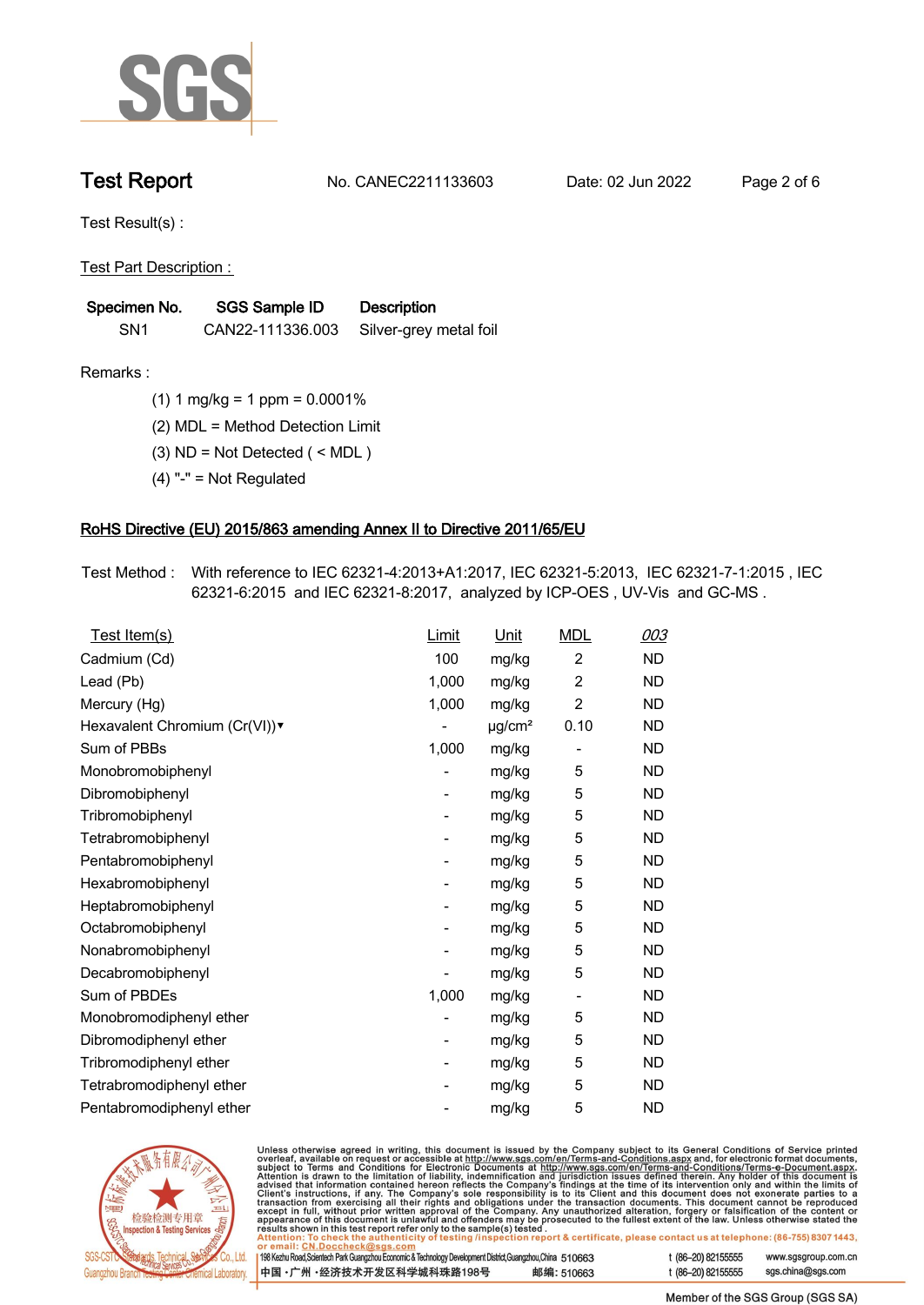

| <b>Test Report</b>                  | No. CANEC2211133603      |       |            | Date: 02 Jun 2022 | Page 3 of 6 |  |
|-------------------------------------|--------------------------|-------|------------|-------------------|-------------|--|
| Test Item(s)                        | Limit                    | Unit  | <b>MDL</b> | 003               |             |  |
| Hexabromodiphenyl ether             | $\overline{\phantom{a}}$ | mg/kg | 5          | <b>ND</b>         |             |  |
| Heptabromodiphenyl ether            | -                        | mg/kg | 5          | <b>ND</b>         |             |  |
| Octabromodiphenyl ether             | -                        | mg/kg | 5          | <b>ND</b>         |             |  |
| Nonabromodiphenyl ether             | Ξ.                       | mg/kg | 5          | <b>ND</b>         |             |  |
| Decabromodiphenyl ether             | -                        | mg/kg | 5          | <b>ND</b>         |             |  |
| Dibutyl phthalate (DBP)             | 1000                     | mg/kg | 50         | <b>ND</b>         |             |  |
| Butyl benzyl phthalate (BBP)        | 1000                     | mg/kg | 50         | <b>ND</b>         |             |  |
| Bis (2-ethylhexyl) phthalate (DEHP) | 1000                     | mg/kg | 50         | <b>ND</b>         |             |  |
| Diisobutyl Phthalates (DIBP)        | 1000                     | mg/kg | 50         | ND                |             |  |

### **Notes :.**

**(1) The maximum permissible limit is quoted from RoHS Directive (EU) 2015/863.**

**(2) IEC 62321 series is equivalent to EN 62321 series**

**https://www.cenelec.eu/dyn/www/f?p=104:30:1742232870351101::::FSP\_ORG\_ID,FSP\_LANG\_ID:12586 37,25**

- **(3) ▼= a. The sample is positive for CrVI if the CrVI concentration is greater than 0.13 μg/cm². The sample coating is considered to contain CrVI**
	- **b. The sample is negative for CrVI if CrVI is ND (concentration less than 0.10 μg/cm²). The coating is considered a non-CrVI based coating**
	- **c. The result between 0.10 μg/cm² and 0.13 μg/cm² is considered to be inconclusive unavoidable coating variations may influence the determination**

 **Information on storage conditions and production date of the tested sample is unavailable and thus Cr(VI) results represent status of the sample at the time of testing. .**

**Unless otherwise stated, the decision rule for conformity reporting is based on Binary Statement for Simple Acceptance Rule ( <sup>w</sup> =0) stated in ILAC-G8:09/2019. .**



Unless otherwise agreed in writing, this document is issued by the Company subject to its General Conditions of Service printed<br>overleaf, available on request or accessible at http://www.sgs.com/en/Terms-and-Conditions.as

| 198 Kezhu Road,Scientech Park Guangzhou Economic & Technology Development District,Guangzhou,China 510663 |            |
|-----------------------------------------------------------------------------------------------------------|------------|
| 中国 •广州 •经济技术开发区科学城科珠路198号                                                                                 | 邮编: 510663 |

t (86-20) 82155555 sas.china@sas.com

www.sgsgroup.com.cn

t (86-20) 82155555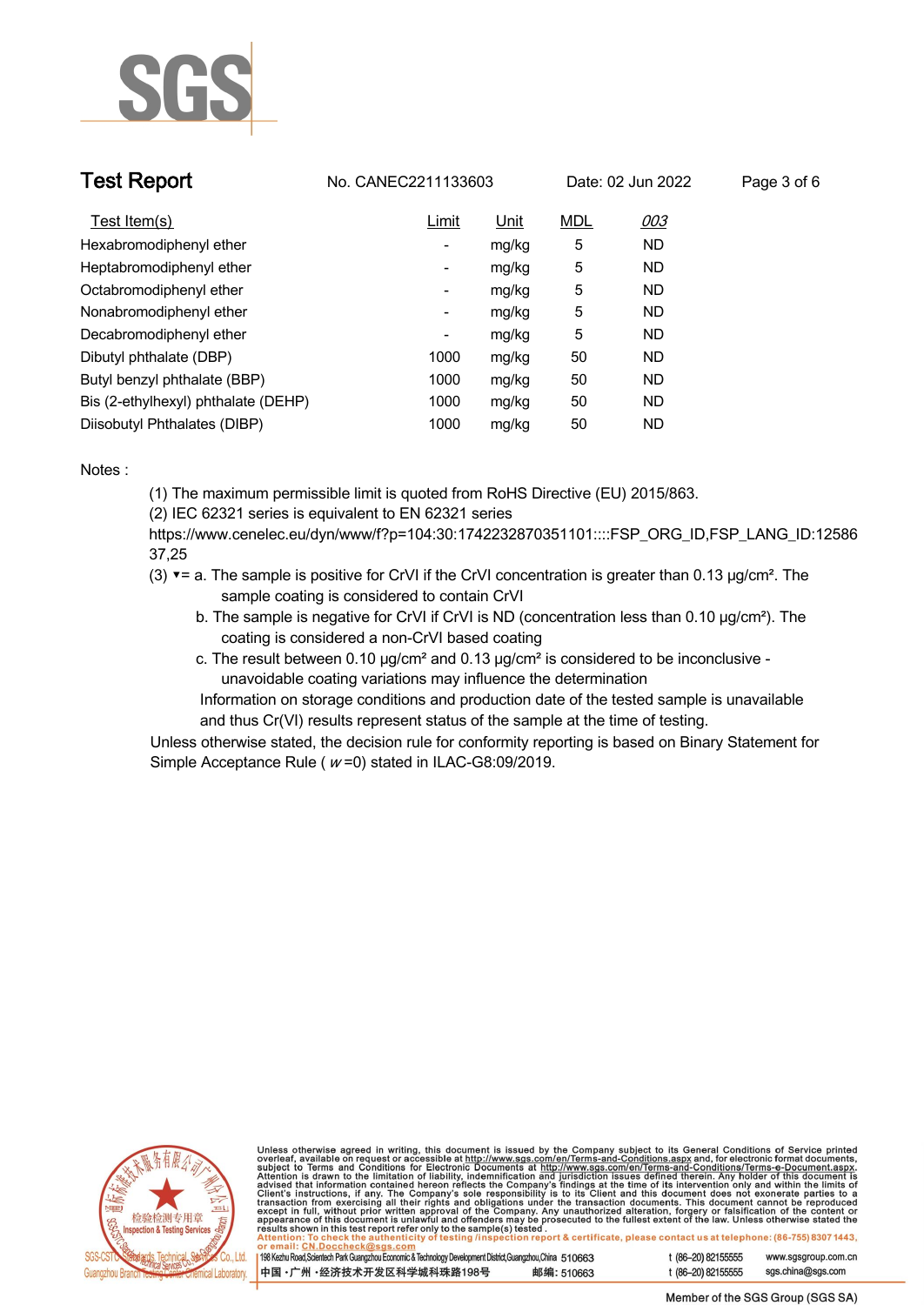

**Test Report. No. CANEC2211133603 . Date: 02 Jun 2022. Page 4 of 6.**

## **ATTACHMENTS Pb/Cd/Hg/Cr6+/PBBs/PBDEs Testing Flow Chart**

**1) These samples were dissolved totally by pre -conditioning method according to below flow chart. (Cr6+ and PBBs/PBDEs test method excluded ).**





Unless otherwise agreed in writing, this document is issued by the Company subject to its General Conditions of Service printed<br>overleaf, available on request or accessible at <u>http://www.sgs.com/en/Terms-and-Conditions.a</u>

| 198 Kezhu Road,Scientech Park Guangzhou Economic & Technology Development District,Guangzhou,China   510663 |            |
|-------------------------------------------------------------------------------------------------------------|------------|
| 中国 •广州 •经济技术开发区科学城科珠路198号 ;                                                                                 | 邮编: 510663 |

t (86-20) 82155555 www.sgsgroup.com.cn t (86-20) 82155555 sas.china@sas.com

Member of the SGS Group (SGS SA)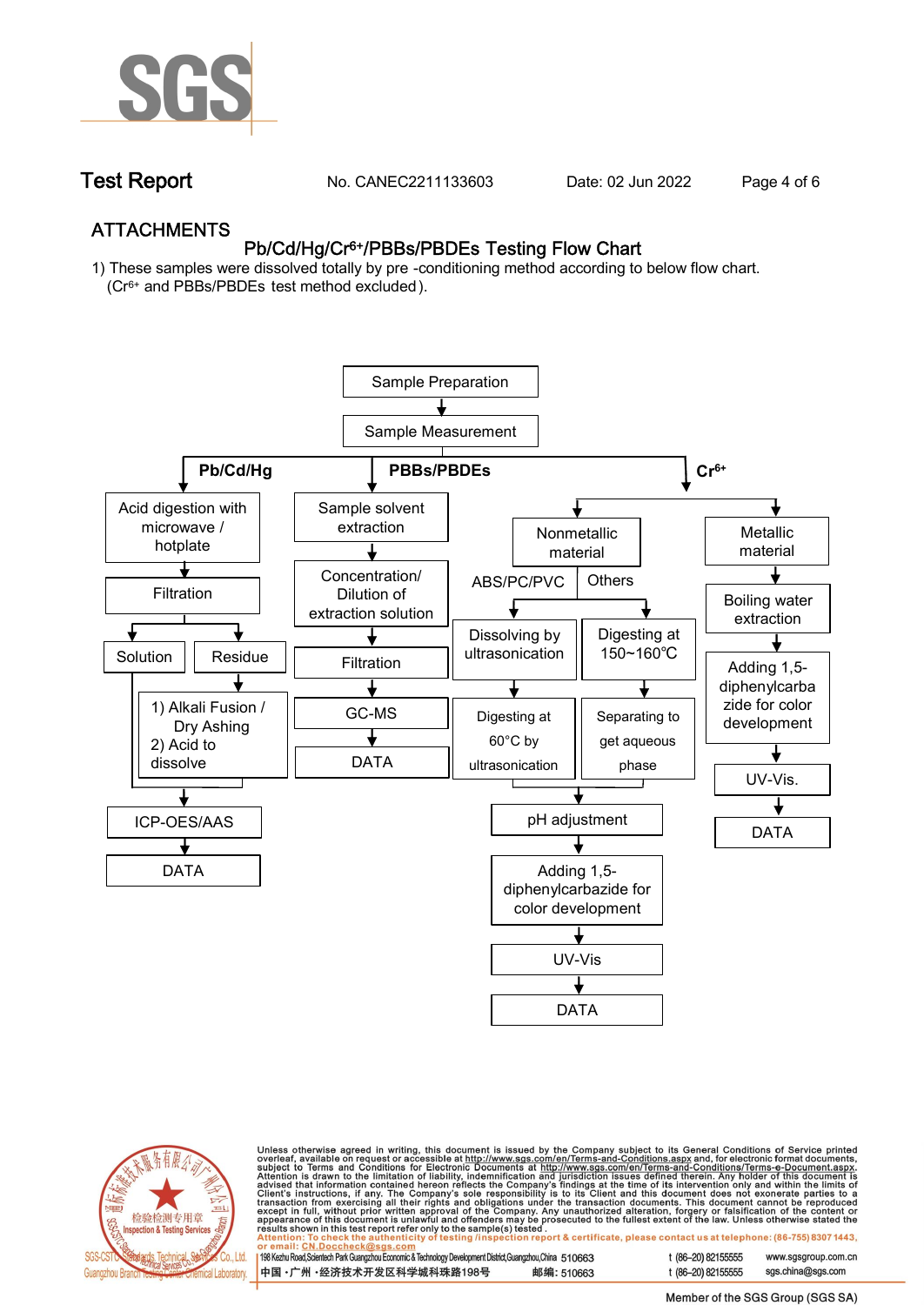

**Test Report. No. CANEC2211133603 . Date: 02 Jun 2022. Page 5 of 6.**

# **ATTACHMENTS Phthalates Testing Flow Chart**





Unless otherwise agreed in writing, this document is issued by the Company subject to its General Conditions of Service printed<br>overleaf, available on request or accessible at http://www.sgs.com/en/Terms-and-Conditions.as

| 198 Kezhu Road,Scientech Park Guangzhou Economic & Technology Development District,Guangzhou,China 510663 |            |  |
|-----------------------------------------------------------------------------------------------------------|------------|--|
| 中国 •广州 •经济技术开发区科学城科珠路198号                                                                                 | 邮编: 510663 |  |

t (86-20) 82155555 sgs.china@sgs.com

www.sgsgroup.com.cn

t (86-20) 82155555